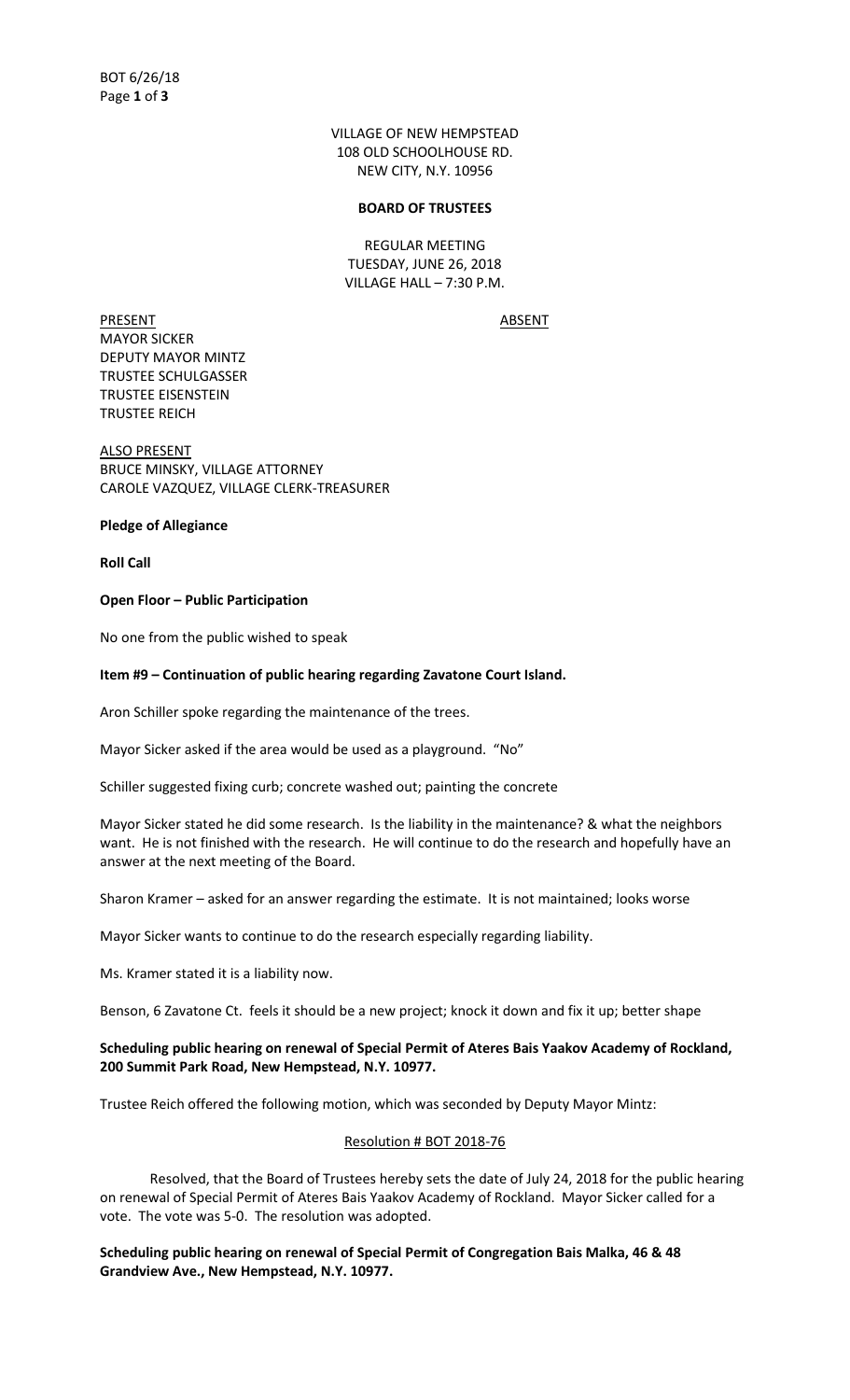Trustee Reich offered the following motion, which was seconded by Trustee Eisenstein:

## Resolution # BOT 2018-77

Resolved, that the Board of Trustees hereby sets the date of July 24, 2018 for a public hearing on renewal of Special Permit of Congregation Bais Malka, 46 & 48 Grandview Ave., New Hempstead, N.Y. 10977. Mayor Sicker called for a vote. The vote was 5-0. The resolution was adopted.

### **Approval of MS4 Annual Report**

Trustee Schulgasser offered the following motion, which was seconded by Trustee Reich:

## Resolution # BOT 2018-78

Resolved, that the Board of Trustees hereby approves the MS4 Annual Report. Mayor Sicker called for a vote. The vote was 5-0. The resolution was adopted.

#### **Resolution amending Resolution 2018-15**

Trustee Schulgasser offered the following motion, which was seconded by Trustee Eisenstein:

## Resolution # BOT 2018-79

Resolved, that the Board of Trustees hereby amends Resolution BOT 2018-5 to read: Resolved, that the Board of Trustees of the Village of New Hempstead hereby authorizes the Town of Ramapo Highway Department to place "No parking any time signs" and "No parking here to corner" signs to be placed on Marcia Lane, Manchester Drive, Karen Drive, So. South Gate Drive, (except as stipulated on the west side near 115 South Gate Dr.) and Radford Place as designated on the attached map. Mayor Sicker called for a vote. The vote was 5-0. The resolution was adopted.

## **Resolution authorizing Mayor to sign agreement with Municipal Audit Services LLC.**

Trustee Eisenstein offered the following motion, which was seconded by Trustee Reich:

# Resolution # BOT 2018-80

Resolved, that the Mayor is hereby authorized to sign agreement with Municipal Audit Services LLC to review and recover any Gross Receipt from utility companies that may be owed the Village. Mayor Sicker called for a vote. The vote was 5-0. The resolution was adopted.

#### **Approval of Abstract of Audited Vouchers 2018-6**

Trustee Reich offered the following motion, which was seconded by Deputy Mayor Mintz:

#### Resolution # BOT 2018-81

Resolved, that Audited Claim numbers #18062 through#18107 in the amount of \$71,891.60 is hereby approved. Mayor Sicker called for a vote. The vote was 5-0. The resolution was adopted.

### **Authorizing Mayor to sign proposal for surveying services for 30 Ellington Way not to exceed \$2200.00**

Deputy Mayor Mintz offered the following motion, which was seconded by Trustee Eisenstein:

### Resolution # BOT 2018-82

Resolved, that the Mayor is hereby authorized to sign proposal for surveying services for 30 Ellington Way not to exceed \$2200.00. Mayor Sicker called for a vote. The vote was 5-0. The resolution was adopted.

#### **Appointments to the Planning Board & Zoning Board of Appeals**

Mayor Sicker appoints Aryeh L. Taub, Esq., 23 Ellington Way, to the expired term of Allen Fishkin. Mr. Taubs appointment expires 4/23. This appointment is for the Zoning Board of Appeals.